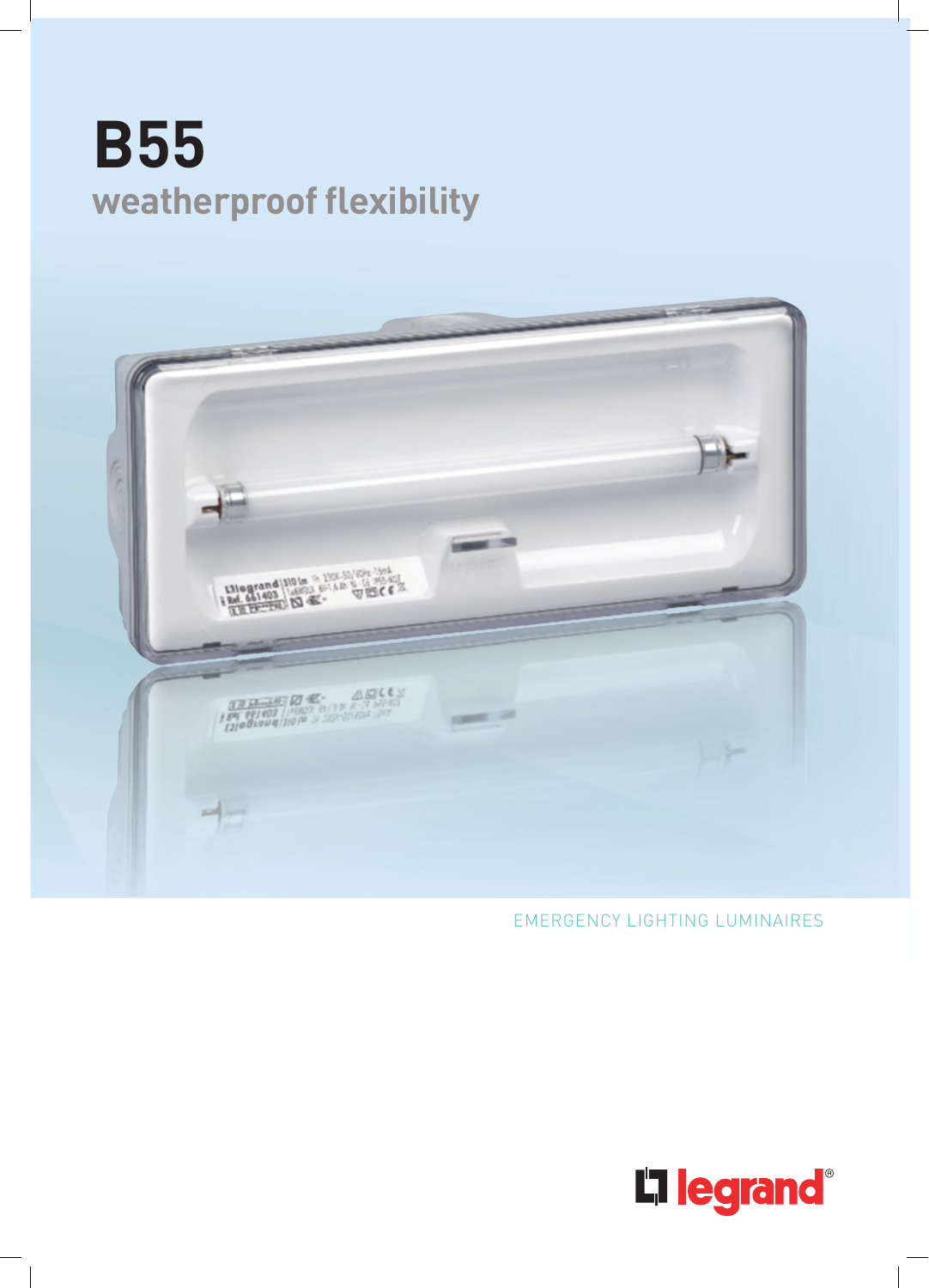## L<sub>legrand</sub>

### Enhanced weatherproofing thanks to flexible cable entries.

### **Plug-in product**

It is designed so that the base can be installed and connected on starting work, and the product plugged in at the end of the installation. The connection terminals are located in the plug-in base.

#### **Installation solutions**

Surface-mounted solutions.

**Compatibility** With B44 and B65, same fixing points.



Non maintained and combined units. 6 W and PL 11 W lamps. 100-450 lumens. 1 and 2 hours duration time. IP 55, IK 07. With **plug-in base.** Transparent diffuser.

Manufactured in accordance with International and European standards: IEC and EN 60598-2-22.



IP 55, IK 07.

#### **Installation speed**

Flexible cable entries for Ø 16, 20 and 25 mm tube. Large cabling space up to the screw terminals. Product snaps shut. Remote control terminals protected against accidental mains connection.



Flexible cable entries.





Connected via 2 x 2.5 mm2 screw terminals.



Ample space for cable handling and storage.  $\hbox{Dn}$  completing work, plug the reflector into the base.  $\hbox{Pnduct snaps shut}.$ 

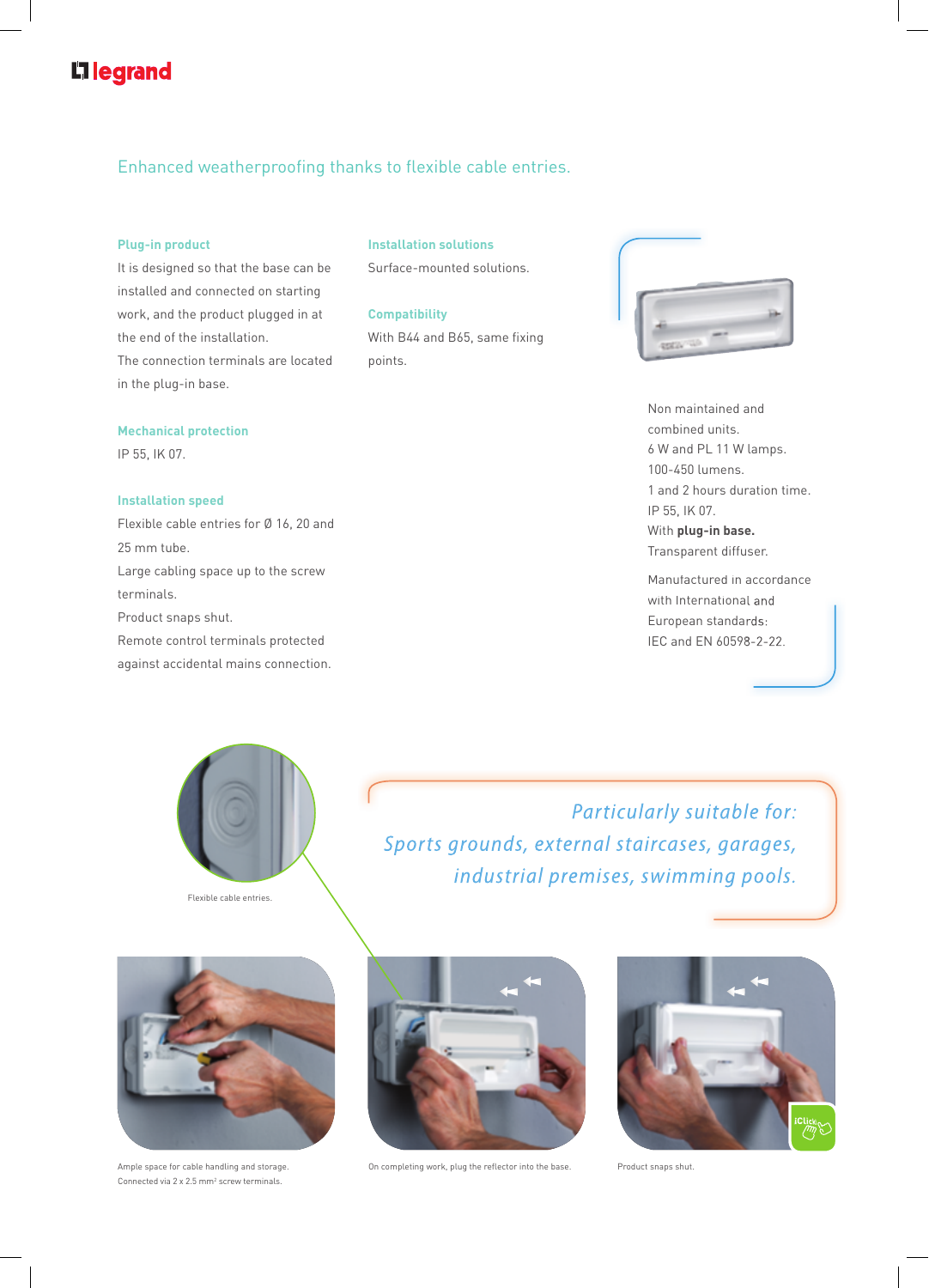# L'Ilegrand

### **B55 emergency lighting units**



6614 03

| Pack                                                         | Cat.Nos                                                        | Self-contained emergency lighting<br><b>luminaires</b>                                                                                                                                                                                                                                                                                                                                                                                                                                                                                                                                                                          |                                                                                              |                                                                           |
|--------------------------------------------------------------|----------------------------------------------------------------|---------------------------------------------------------------------------------------------------------------------------------------------------------------------------------------------------------------------------------------------------------------------------------------------------------------------------------------------------------------------------------------------------------------------------------------------------------------------------------------------------------------------------------------------------------------------------------------------------------------------------------|----------------------------------------------------------------------------------------------|---------------------------------------------------------------------------|
|                                                              |                                                                | Certified to IEC and EN 60598-2-22 standards<br>Non-maintained and combined units<br>6 W and PL 11 W lamps<br>IP 55, IK 07. Class II 回<br>Plug-in base to ease fixing, cabling and connection<br>Transparent diffuser<br>Duration time: 1 and 2 hours<br>Ni-Cd batteries<br>Recharge time: 24 hours<br>Green LED charge monitor<br>Power supply: $2\overline{3}0 \text{ V} \pm 10\%$<br>High-capacity screw terminals $(2 \times 2.5 \text{ mm}^2)$<br>Stand-by mode via remote control Cat. Nos 039 00 or<br>039 01<br>3 flexible cable entries for $\varnothing$ 16, 20 and 25 mm tube<br>One on each side and one on the top |                                                                                              |                                                                           |
|                                                              | Standard non-maintained 6 W and 11 W<br>fluorescent luminaires |                                                                                                                                                                                                                                                                                                                                                                                                                                                                                                                                                                                                                                 |                                                                                              |                                                                           |
| 1<br>$\overline{1}$<br>$\overline{1}$<br>$\overline{1}$<br>1 | 6614 01<br>6614 02<br>6614 03<br>6614 04<br>6614 09            | Lumen output<br>100<br>170<br>300<br>450<br>200                                                                                                                                                                                                                                                                                                                                                                                                                                                                                                                                                                                 | Duration time<br>1 <sub>h</sub><br>1 h<br>1 <sub>h</sub><br>1 <sub>h</sub><br>2 <sub>h</sub> | Lamps<br>TL6W<br>TL6W<br>TL6W<br>PL <sub>11</sub> W<br>PL <sub>11</sub> W |
|                                                              | Standard combined 2 x 6 W fluorescent<br><b>luminaires</b>     |                                                                                                                                                                                                                                                                                                                                                                                                                                                                                                                                                                                                                                 |                                                                                              |                                                                           |
| 1<br>$\overline{1}$                                          | 6614 23<br>6614 24                                             | 100<br>250                                                                                                                                                                                                                                                                                                                                                                                                                                                                                                                                                                                                                      | 1 h<br>1 h                                                                                   | $2 \times$ TL6W<br>$2 \times T$ L6W                                       |

### **B55**

**technical information**

### N **Surface-mounted installation**



### N **Dimensions (in mm)**